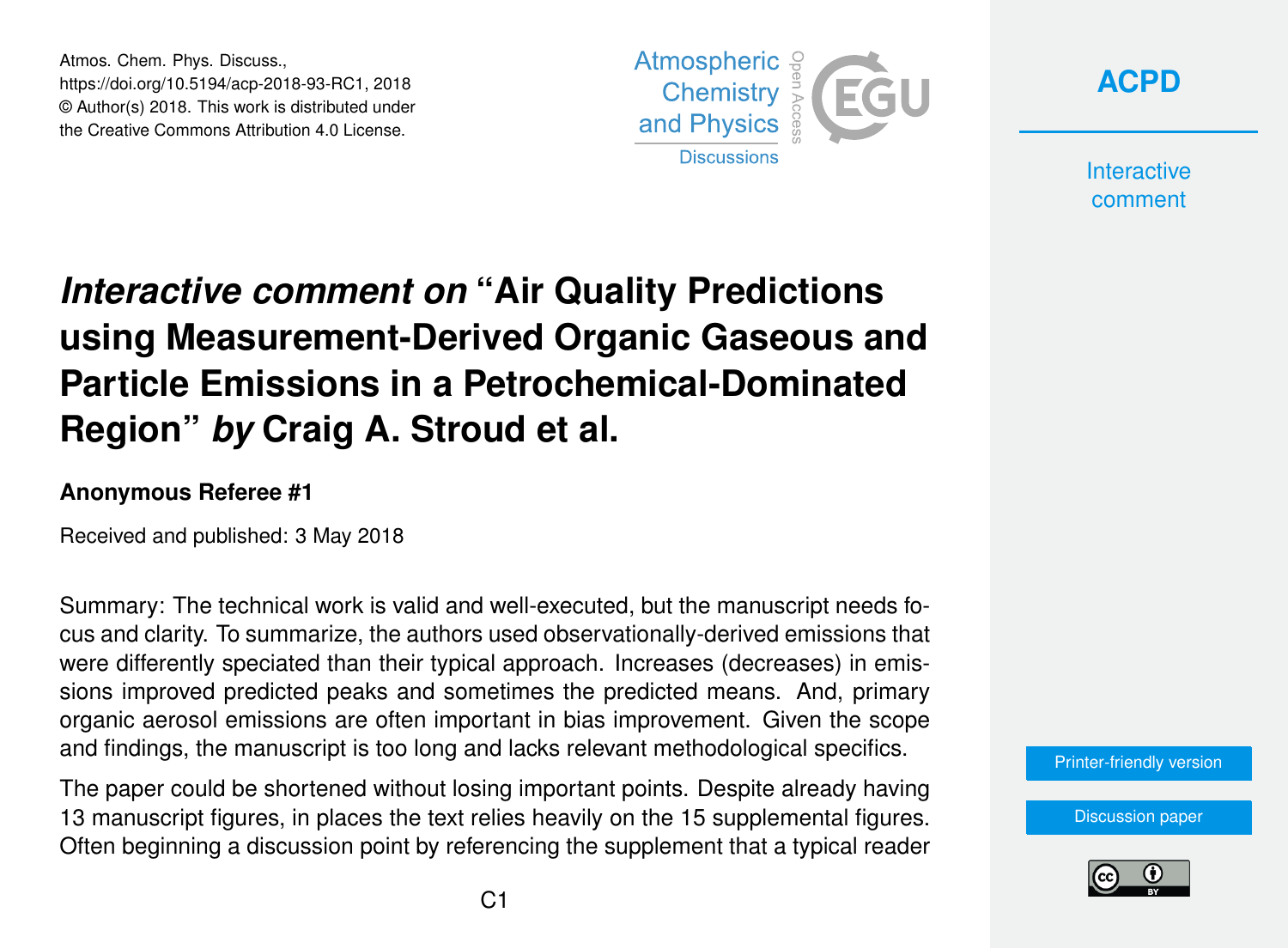will not see. The OA section seems particularly dense given what can be concluded.

The major update in this paper is the emissions, which are characterized throughout the results without much detail in the methods. In the methods, there PM facilities that are revised are mentioned, but no estimate of total changes is provided. Even with a companion paper, I would expect to see a summary. The paragraph on profiles is difficult to follow. Given the two changes, rates and speciation, a summary of changes by relevant species (TOLU, ALKA, AROM, POA) would be helpful. A summary here could help reduce the reliance on supplemental emission figures.

Recommend focusing the paper, removing over-reliance on supplement, removing some of the OA section, and improving clarity in the emission revision methods section.

Specific notes: title : recommend signaling the improvements in the title. abstract : has too many methodological details including a reference to an accompanying paper. ln 32-33 : not a clearly stated point, esp without having read the paper. ln 27-40 : appropriate for an abstract? ln 67,69 : use references instead of urls ln 121-124 : seems out of place here. ln 151 : consider using sections (151 Emissions, 211 Modeling, 225 Observations) ln 177-193 : nomenclature is inconsistent and confusing: between paragraphs and between the text and supplemental table. ln 179 : missing "(2)" after "and"? ln 187 : "other profiles" could include "integrated extraction and upgrading," but I am pretty sure you mean the base-case profiles. ln 260-264 : Bias as a function of magnitude is very important considering how your data is being used. It is not uncommon to have a few high points driving the relationship. In addition, the std error in slopes should be reported and used in your analysis. ln 276 : since you will apply a similar approach to AROM, you should discuss it here. ln 307 : are you referring specifically to the secondary peak? or are there other flyover data? ln 339 : Given the inherent uncertainty in this approach, did you perform analyses where you did not subtract peaks from AROM and instead lumped AROM and TOLU? ln 341,350,367,395,399,430,550 : These paragraphs begin by introducing patterns that a typical reader should not have to see. This over-reliance on the supplement is distracting and makes your paper hard

## **[ACPD](https://www.atmos-chem-phys-discuss.net/)**

**Interactive** comment

[Printer-friendly version](https://www.atmos-chem-phys-discuss.net/acp-2018-93/acp-2018-93-RC1-print.pdf)

[Discussion paper](https://www.atmos-chem-phys-discuss.net/acp-2018-93)